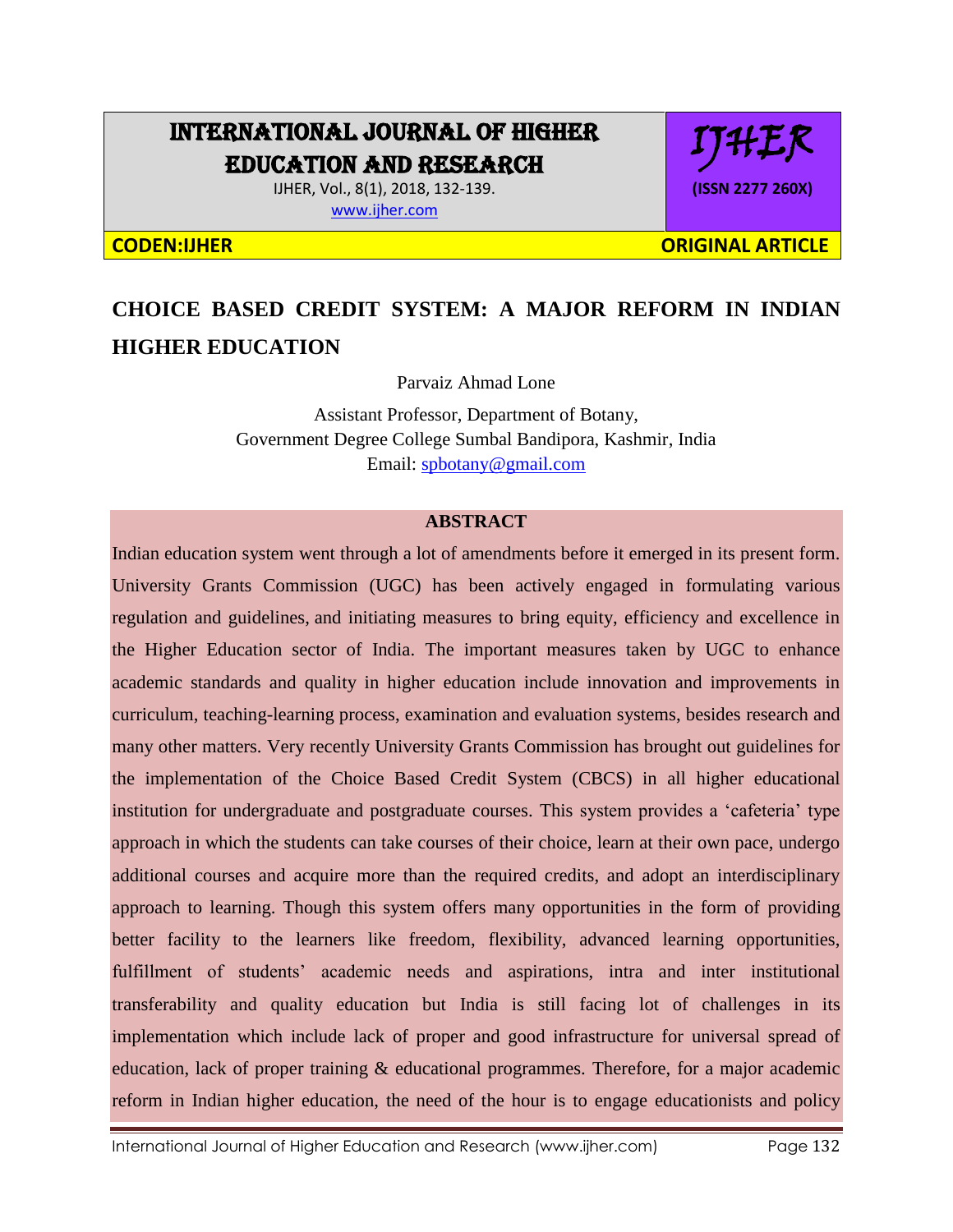makers in open debates, seminars, workshops and conferences on better and successful implementation of CBCS.

**Key words:** Choice Based Credit System (CBCS), Credits, Reforms, Challenges, Opportunities

#### **INTRODUCTION**

To bring out reforms in Indian Education System and to make it at par with global standards, the Ministry of Human Resource Development (HRD), Government of India, has already initiated the process for developing of New Education Policy) in our country. Execution of policy and promotion of higher education comes under the responsibilities of University Grants Commission (Hasan and Parvez, 2015). University Grants Commission (UGC) has formulated various regulations and guidelines from time to time to improve the higher education system and maintain minimum standards and quality across the Higher Educational Institutions (Universities and Colleges) in India (Kumar, 2015). The academic reforms recommended by the UGC in the recent past have led to overall improvement in the higher education system. However, due to lot of diversity in the system of higher education, there are multiple approaches followed by universities towards examination, evaluation and grading system. While the Higher Educational Institutions (HEIs) must have the flexibility and freedom in designing the examination and evaluation methods that best fits the curriculum, syllabi and teaching–learning methods, there is a need to devise a sensible system for awarding the grades based on the performance of students. Presently the performance of the students is reported using the conventional system of marks secured in the examinations or grades or both. This creates difficulty for the academia and the employers to understand and infer the performance of the students graduating from different universities and colleges. The grading system is considered to be better than the conventional marks system and hence it has been followed in the top institutions in India and abroad. So it is desirable to introduce uniform grading system which will facilitate student mobility across institutions within and across countries and also enable potential employers to assess the performance of students. Further, there is need to allow the flexibility in education system, so that students depending upon their interests and aims can choose interdisciplinary, intradisciplinary and skill-based courses. This can only be possible when choice based credit system (CBCS), an internationally acknowledged system, is adopted. The choice based credit system not only offers opportunities and avenues to learn core subjects but also exploring additional avenues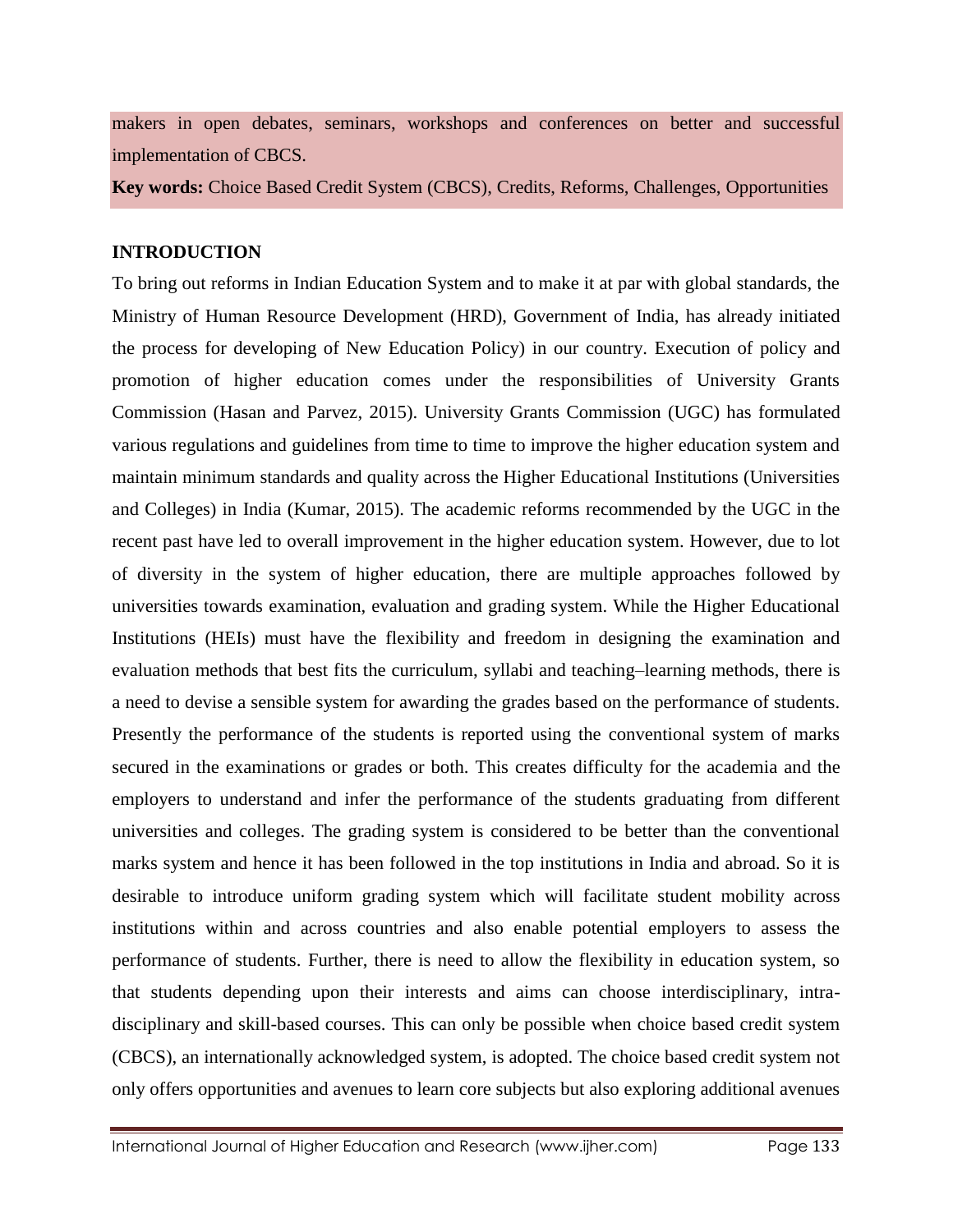of learning beyond the core subjects for holistic development of an individual. CBCS is critical for India to develop employable university graduates, a major challenge facing the country (Naidu and Sreedevi, 2016).

#### **WHAT IS CHOICE BASED CREDIT SYSTEM (CBCS)**

University Grants Commission has come up with the Choice Based Credit System (CBCS) which makes undergraduate and postgraduate education student centric rather than system centric or teacher centric. The basic idea is to look into the needs of the students so as to keep up-to-date with development of higher education in India and abroad. CBCS aims to redefine the curriculum keeping pace with the liberalization and globalization in education. CBCS allows students an easy mode of mobility to various educational institutions spread across the world along with the facility of transfer of credits earned by students.

Adoption of CBCS is a historic endeavor of Indian Higher Education to remove the conventional annual system with semester system. Currently many institutions have adopted the choice based credit system (CBCS). It accelerates the teaching-learning process and enables vertical and horizontal mobility in learning. Thus, this credit based semester system provides flexibility in designing curriculum and assigning credits based on the course content and hours of teaching. The uniform CBCS aims at removing all variations across colleges and universities in the methods applied for award of grades computation of semester grade point average (SGPA) and cumulative grade point average (CGPA), which will result in eventual grading, to be done on the basis of specified formulae (Kaur and Sharma, 2016). One credit is equivalent to one hour of teaching (lecture or tutorial) or two hours of practical work/field work per week. Each semester will consist of 15-18 weeks of academic work equivalent to 90 actual teaching days.

The choice based credit system provides a *'Cafeteria'* type approach in which the students can take courses of their choice, learn at their own pace, undergo additional courses and acquire more than the required credits, and adopt an interdisciplinary approach to learning. The CBCS provides an opportunity to students to choose courses from a pool of prescribed courses. Courses offered in CBCS programme may be of three kinds: Core, Elective and Foundation.

**1. Core Course:-** There may be a Core Course in every semester. This is the course which is to be compulsorily studied by a student as a core requirement to complete the requirement of a programme in a said discipline of study.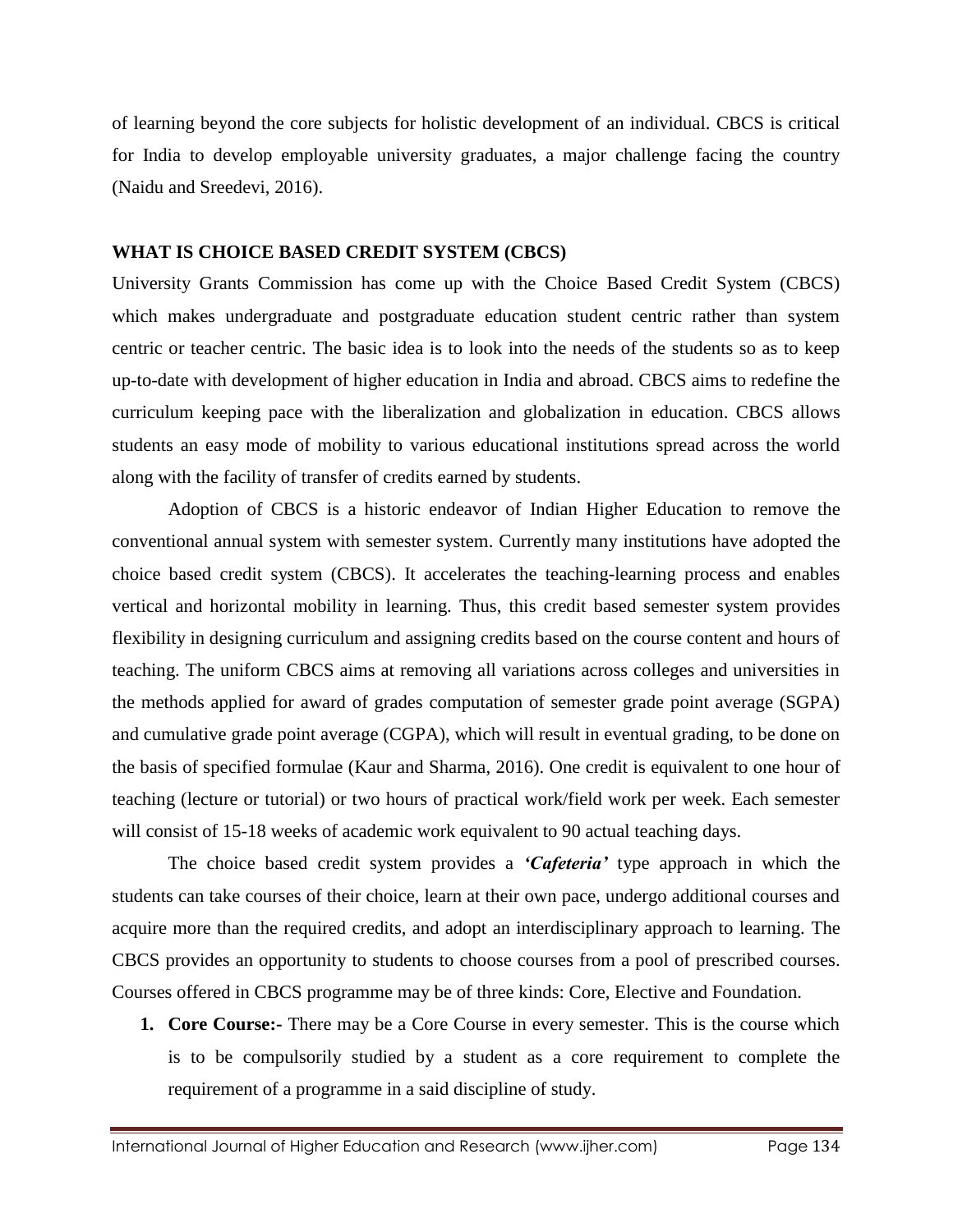- **2. Elective Course**:- Elective course is a course which can be chosen from a pool of papers. It may be:
- Supportive to the discipline of study
- Providing an expanded scope
- Enabling an exposure to some other discipline/domain
- Nurturing student's proficiency/skill.

An elective may be "Generic Elective" focusing on those courses which add generic proficiency to the students. An elective may be "Discipline centric" or may be chosen from an unrelated discipline. It may be called an "Open Elective."

**3. Foundation Course**:- The Foundation Courses may be of two kinds: Compulsory Foundation and Elective foundation. "Compulsory Foundation" courses are the courses based upon the content that leads to Knowledge enhancement. They are mandatory for all disciplines. Elective Foundation courses are value-based and are aimed at man-making education.

All the courses are to be evaluated following a grading system. This will benefit the students to move across institutions both within India and across countries. CBCS guidelines are, therefore, meant to bring uniformity in evaluation system. Besides, CBCS gives emphasis on the continuous and comprehensive evaluation. The efficacy of CBCS can be understood by findings of Kelkar and Ravishankar (2014) which reveal that, 42% of the teachers agreed that the objective of CBCS was achieved, 39% felt that they were not met and 18% were uncertain. In response to the question whether CBCS emphasizes on only teaching or evaluation, or both, the feedback was mixed – majority (62.5%) felt that the emphasis is on evaluation only, while 20% felt that the emphasis was on teaching only and 15% felt that both teaching and evaluation were given equal weightage in the CBCS system. Roy et al. (2013) found that science background students and boys are having higher level of positive attitude towards CBCS in comparison to Arts and Girl students.

# **MERITS OF CHOICE BASED CREDIT SYSTEM (CBCS)**

Following are the advantages of CBCS

 CBCS represents a major shift in focus from teacher centric to learner centric education.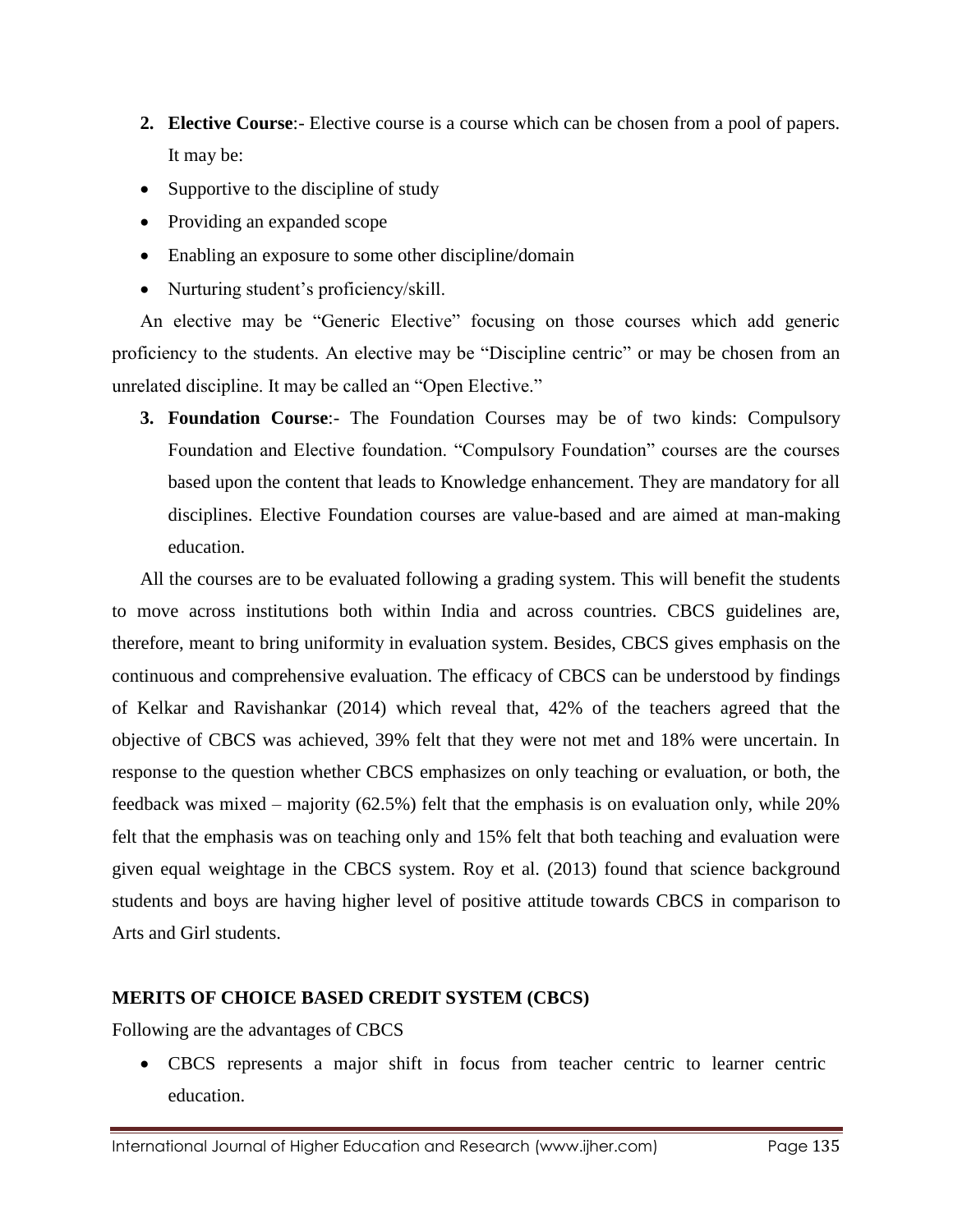- Students may undertake as many credits as they can cope with (without repeating all the courses in a given semester if they are unsuccessful in one/more courses).
- This system offers more flexibility to the students by allowing them to choose interdisciplinary, intra-disciplinary courses, skill oriented papers.
- It makes education broad-based and at par with global standards. One can take credits by combining unique combinations. For example physics with economics, microbiology with chemistry or environmental science etc.
- It is also helpful to the learners to choose courses and papers as per their choice and interest.
- It provides opportunity to transfer the credits earned at one institution to another. It promotes mobility of learners from one institution to another one.
- It also helps to the learners to pursue their courses at different times and at different institutions.
- Stress and anxiety of learners can be reduced through Choice based credit system.
- It puts emphasis on seminar presentation, assignment, discussion, project etc. based teaching.
- CBCS system calculates not only the time spend by the students in lectures or seminars but also the time they need for individual learning and the preparation of examinations etc.
- Slow learners can get advantage from it, as it has the flexibility in choosing credits at one time.
- Equality among the learners can be ensured through it, as it has the grading system.
- Cooperation and healthy work temperament can be ensured and developed among the learners. Habits of work commitment of learners can be strengthened.

# **DEMERITS OF CHOICE BASED CREDIT SYSTEM (CBCS)**

In spite having the above discussed advantages, following could be the disadvantages of Choice-Based Credit System.

 Maintaining compatibility among main subject's papers and soft papers would be challenging one. Offering more than one program of different nature simultaneously would be challenging one.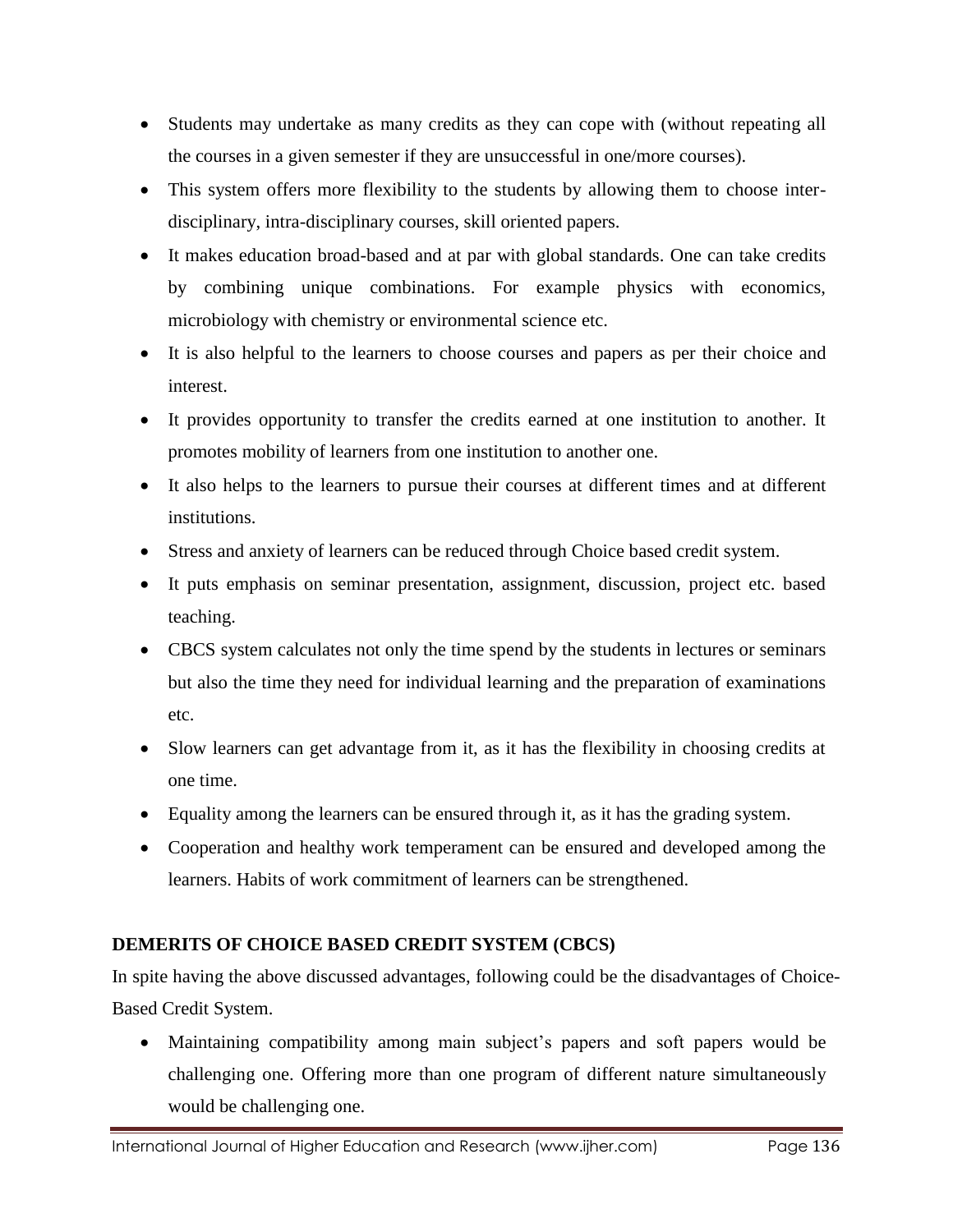- Extra burden would be experienced by the institution as CBCS has the flexibility in taking or choosing credits.
- It would be tough to measure or calculate the exact marks.
- Work load of teachers may fluctuate.
- Mobility or transferring of students from one institution to another one would be problematic.
- Mastery over concerned subject would be hampered.
- Problems of indiscipline would happen as full liberty or choices of students are given maximum importance.
- Every student would desire to move from substandard institution or university to standard one. This would cause chaos in institutions.
- It may pose problems in maintaining the cumulative record of every student.
- Seriousness of students will go away from the examination as much weightage is given to continuous or internal assessment and evaluation.
- Most of the time will have to be consumed for setting papers for different type of examinations. It will call to increase the infrastructure to house or accommodate the students.
- Equalization of performance through it may discourage the gifted and talented students.
- Research work and innovation would get hampered, as most of the time teachers have to be involved in setting papers and making arrangement for the examinations.

## **RECOMMENDATIONS**

Following points could be considered as the recommendations for effective implementation of CBCS in India.

- Every aspect of CBCS should be explained clearly to the student.
- In CBCS, time is very short so, syllabus should be prepared accordingly.
- Infrastructure should be provided to every department.
- Extra time should be given for discussion among teachers and students.
- CBCS must facilitate the student's mobility from one university to another.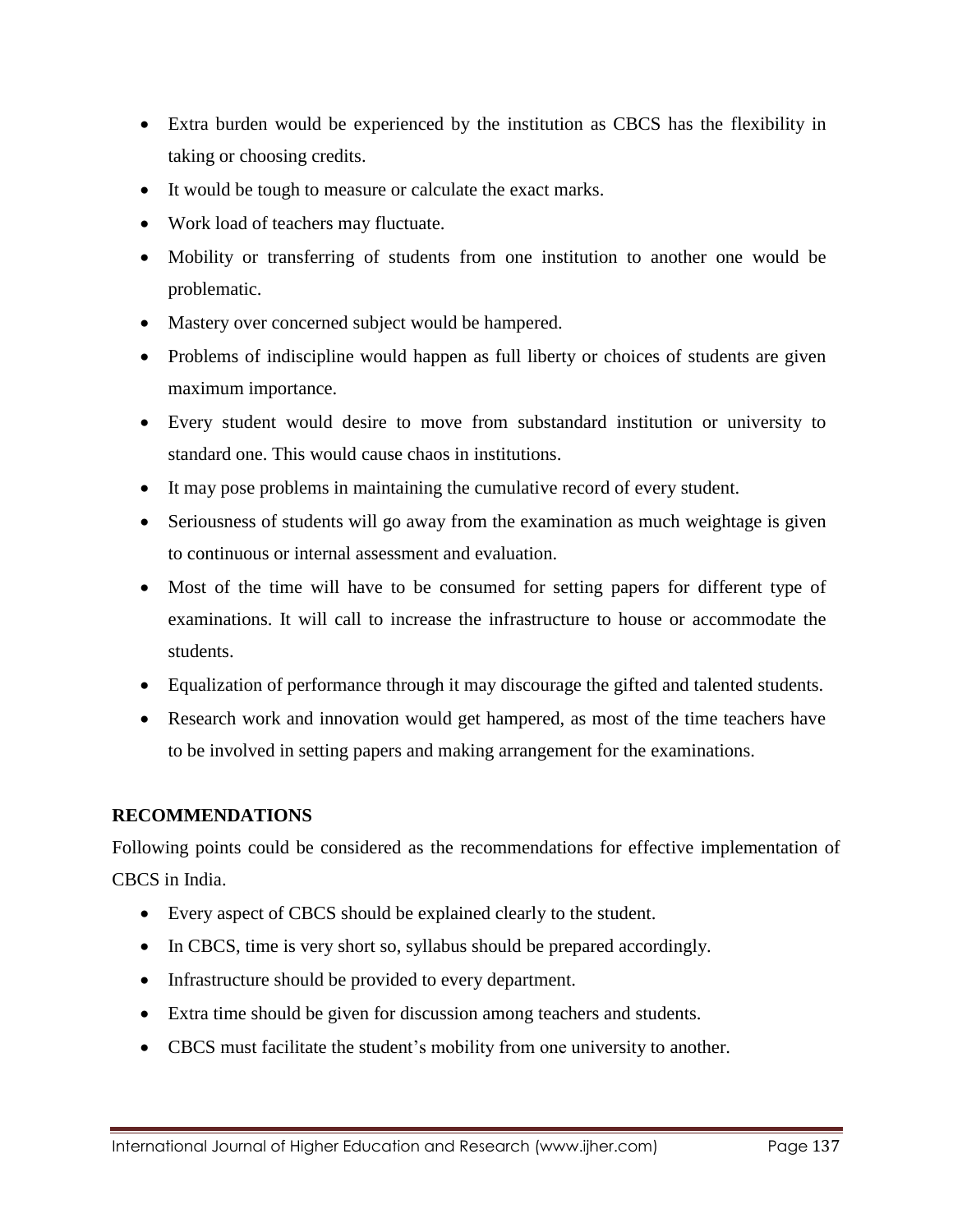- Seminars, conferences, open debates, orientation programmes and workshops should be organized to discuss its merits and demerits in detail. Further, the teachers must be engaged in all such activities to understand the details about grading, semester, credit system, credit transfer etc. by inviting and involving resource persons with appropriate expertise.
- Every university/college must follow the academic calendar in letter and spirit.
- Regular class work should not be disturbed due to semester examinations. Both examinations and class work should go simultaneously so that degrees are completed well on time.
- Courses offered by CBCS must be collaborated with industries and foreign partners to foster innovations possible. This can go a long way in capacity building of students.
- The syllabus and its detailing should be done by concern department.
- Class room teaching should be given importance.
- Carry on system must be abolished so that students may take their studies seriously.
- Provision of both percentage and grading system should be maintained.
- Its adaptation should be optional or choice based rather than mandatory.
- Equalization in standard of education system should be maintained so that mobility of students could be checked.
- Selection of papers and choosing credits should be governed by the concerned department/ institution.
- To make it more effective, guidance and counselling services should be arranged for the teachers and students while choosing core papers.
- Care should be taken about the gap between Central and state Universities in regard to quality of education as well as the availability of infrastructure at point.

# **CONCLUSIONS**

Choice Based Credit System is a new concept introduced by UGC for reformatory changes in Indian Higher Education System. The educationists and policy makers must come forward to look into the CBCS scheme in detail in terms of challenges that are confronted in its implementation and the opportunities it is providing for moving ahead. This can be done by organizing open debates, seminars, workshops and conferences on better and successful